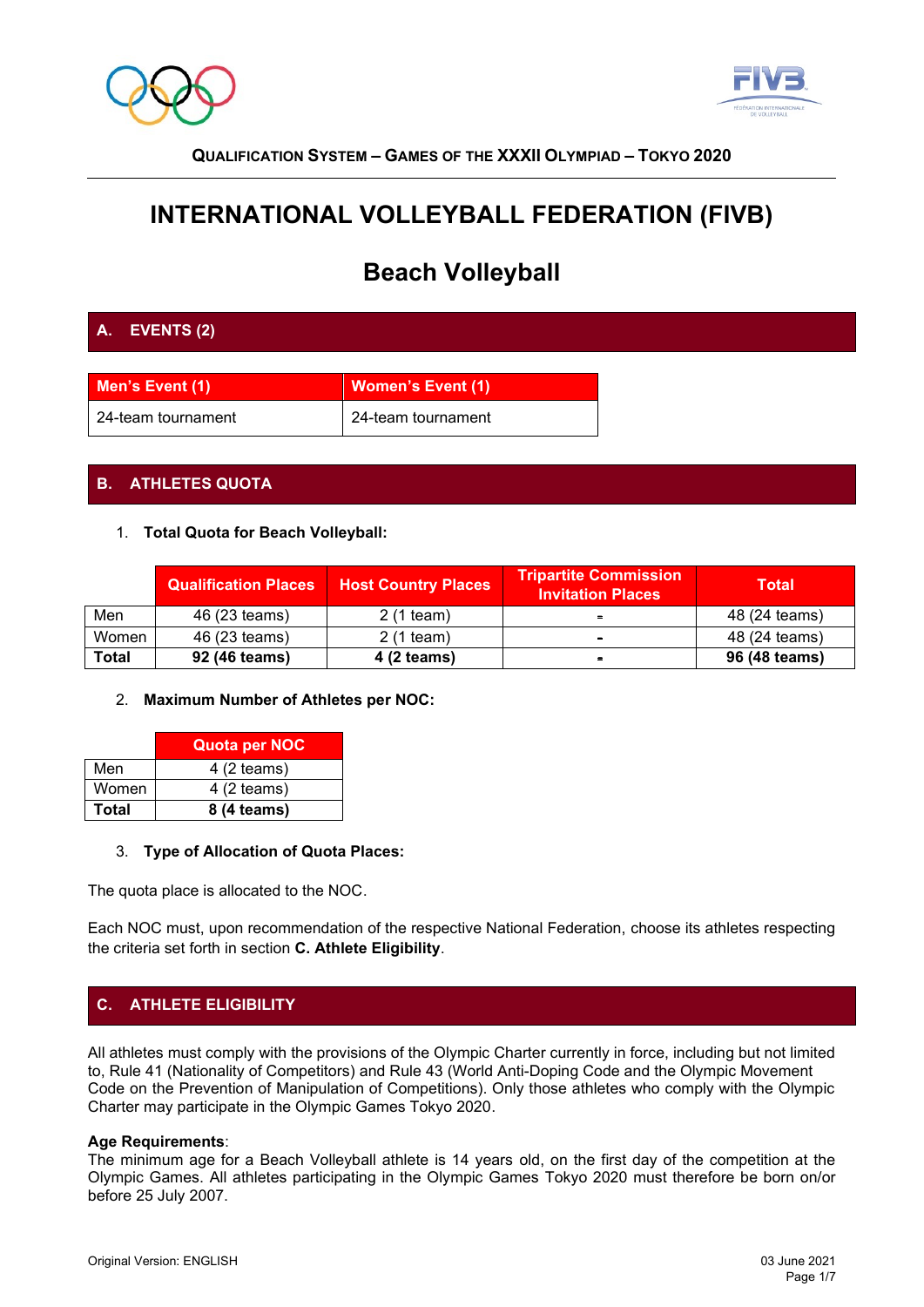



#### **Anti-Doping Requirements**:

The FIVB will only allow the registration of clean athletes who have been tested during the qualification period starting 1<sup>st</sup> June 2018 and ending 27<sup>th</sup> June 2021 (the "Qualification Period").

#### **Additional IF Eligibility Criteria**:

To be eligible to participate in the Olympic Games Tokyo 2020, all athletes must comply with the requirements set out in Chapter 1 (Status of Players) of the [FIVB Beach Volleyball Sport Regulations](http://www.fivb.org/EN/BeachVolleyball/Document/2017FIVB_BVB_Sports_Regulations_Final_20170822.pdf) and Article 5 FIVB [Volleyball Sports Regulations](http://www.fivb.org/EN/FIVB/Document/Legal/FIVB_Sports_Regulations_2017_20170711.pdf) and with the rules of the FIVB as described below:

1. To be eligible to represent an NOC that has been allocated a quota place through the FIVB Beach Volleyball Olympic Qualification Tournament, the 2019 FIVB Beach Volleyball Senior World Championships or the Olympic Ranking List of  $14<sup>th</sup>$  June 2021, all athletes must have participated as an individual in a minimum of 12 of the following events: the FIVB Beach Volleyball Olympic Qualification Tournament; the 2019 FIVB Senior World Championships; the 2019 FIVB World Tour Finals; FIVB World Tour 1<sup>\*</sup>-5<sup>\*</sup> events; recognised Continental Tours Finals, scheduled from 1<sup>st</sup> September 2018 until 13<sup>th</sup> June 2021.

In the event that an NOC/NF has earned a quota place through the FIVB Beach Volleyball Olympic Qualification Tournament, the 2019 FIVB Beach Volleyball Senior World Championships or the Olympic Ranking List of 14<sup>th</sup> June 2021, the NOC/NF must choose its athletes from its twelve (12) best eligible athletes according to the FIVB Ranking Points accumulated within the Qualification Period while participating in events listed in the previous paragraph.

2. To be eligible to represent an NOC that has been allocated a quota place through the Beach Volleyball Continental Cup Final or the Host Country Places, all athletes must have participated as an individual in a minimum of 6 of the following events: the FIVB Beach Volleyball Continental Cups (each phase counts as one event); Recognized Competitions: Continental Tours, National Tours, Zonal Tours; recognized Multi-Sports Games and regional Games; FIVB Competitions as defined in the FIVB Handbook, scheduled from 1<sup>st</sup> June 2018 until 27<sup>th</sup> June 2021.

In the event that an NOC/NF has earned a quota place through the Continental Cup Final or the Host Country Places, the NOC/NF must choose its athletes from its twelve (12) best eligible athletes as per the FIVB Ranking Points accumulated within the Qualification Period while participating in events listed in the previous paragraph.

#### **Late Athlete Replacement Policy**:

The Late Athlete Replacement Policy will apply to athletes of NOCs which have already confirmed their respective quota place(s) and are part of the Final Entries list of participating athletes in the Tokyo 2020 Olympic Games.

The purpose of the Late Athlete Replacement Policy is to allow for an athlete to be replaced by an athlete of the same NOC after the deadline for the Final Entries list of participating athletes in the Tokyo 2020 Olympic Games (start 6 July 2021 00:00 Tokyo time [GMT+9] until the conclusion of the Preliminary Inquiry of Beach Volleyball tournament at Tokyo 2020 Olympic Games.

The grounds for replacement must either be based on an urgent medical conditions preventing the participation of the athlete to be replaced or based on exceptional circumstances, the existence of which are to be assessed on a case by case basis by the FIVB, the Organising Committee and the IOC Sports Department altogether.

The replacing athlete must have participated as an individual in a minimum of 6 of the following events: the FIVB Beach Volleyball Continental Cups (each phase counts as one event); Recognized Competitions: Continental Tours, National Tours, Zonal Tours; recognized Multi-Sports Games and regional Games; FIVB Competitions, scheduled from 1<sup>st</sup> June 2018 until 27<sup>th</sup> June 2021 and have been placed on the NOC's Athlete Accreditation Long List by (*23 April 2021*) their respective NOC. In the event that the NOC is unable to field a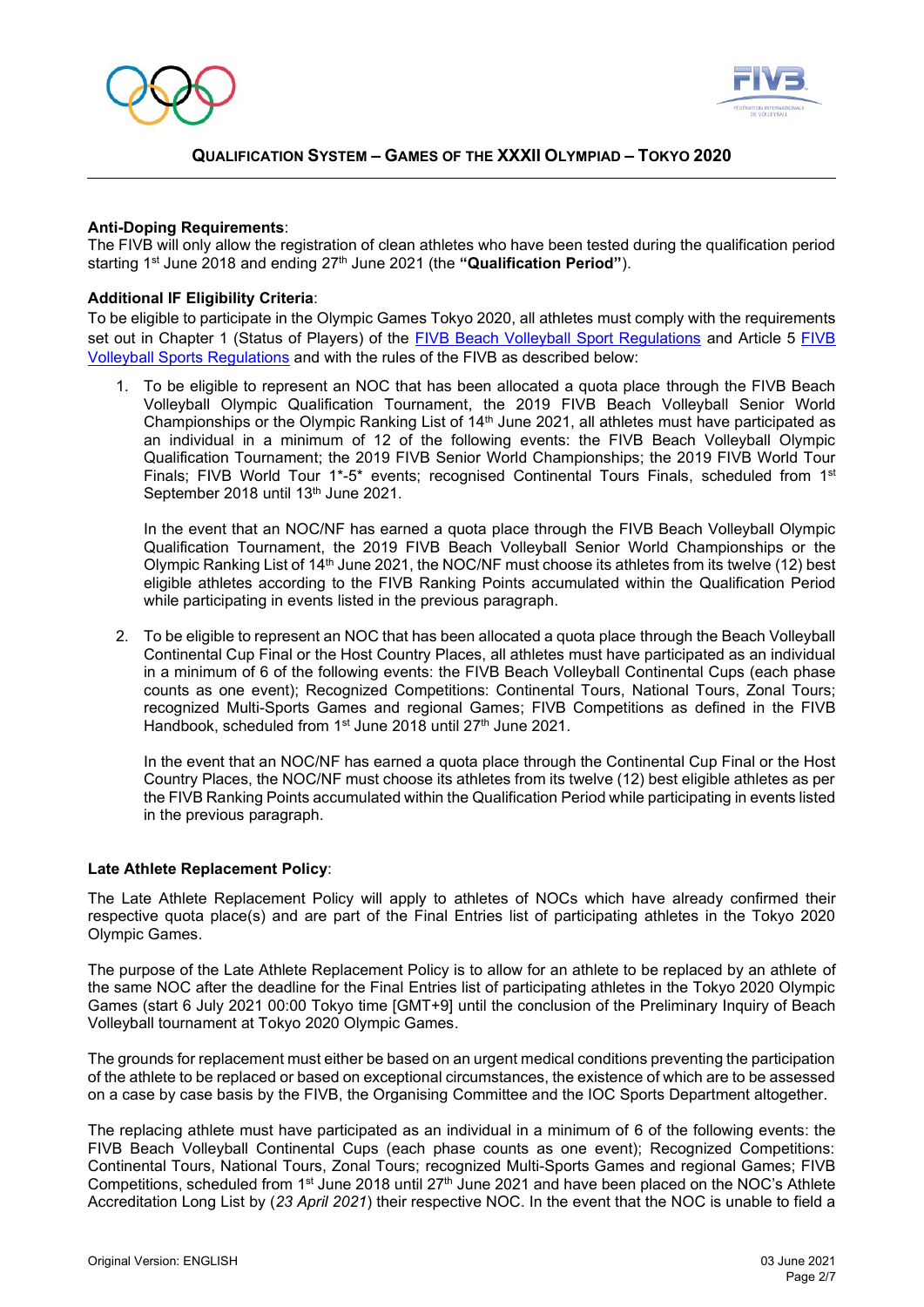



replacement, the NOC automatically forfeits the relevant quota place and the principles set out in section **F. Reallocation of Unused Quota Places** will apply. For the sake of clarity, section **F. Reallocation of Unused Quota Places** cannot apply once the Preliminary Inquiry is completed.

The Organising Committee and the IOC Sports Department may impose additional requirements at all times, including the use of a specific form.

## **D. QUALIFICATION PATHWAY**

Each NOC/NF will be able to qualify using the Olympic Ranking or by winning a qualification tournament (the FIVB Beach Volleyball Olympic Qualification Tournament; the 2019 FIVB Beach Volleyball Senior World Championships; FIVB Beach Volleyball Continental Cup Finals) held worldwide from 1<sup>st</sup> June 2018 to 27<sup>th</sup> June 2021.

The Olympic Ranking is established based on the FIVB Ranking Points earned at the 12 best performances as a team in the 2019 FIVB Senior World Championships, the 2019 FIVB World Tour Finals, FIVB World Tour 1\*-5\* events and recognised Continental Tour Finals (in case of multiple participation during the Qualification Period, only the best result will be considered) from  $1<sup>st</sup>$  September 2018 until 13<sup>th</sup> June 2021.

An athlete can earn a maximum of one (1) quota place for his/her NOC/NF to Olympic Games Tokyo 2020.

#### **QUALIFICATION PLACES**

The qualification events are listed in chronological order of qualification.

#### **MEN / WOMEN**

| <b>Number of</b><br><b>Quota Places</b><br><b>Per Gender</b> | <b>Qualification Event</b>                                                                                                                                                                                                                      |
|--------------------------------------------------------------|-------------------------------------------------------------------------------------------------------------------------------------------------------------------------------------------------------------------------------------------------|
| 1 team<br>(2 athletes)                                       | 2019 FIVB Beach Volleyball Senior World Championships 28 June – 7 July 2019,<br><b>Hamburg, Germany</b>                                                                                                                                         |
|                                                              | The 2019 FIVB Beach Volleyball World Champion team will earn one (1) quota place for<br>its NOC/NF to the Olympic Games Tokyo 2020, respecting the maximum of two (2) quota<br>places per NOC/NF.                                               |
| 2 teams<br>(4 athletes)                                      | FIVB Beach Volleyball Olympic Qualification Tournament 18 - 22 September 2019,<br>Haiyang, China                                                                                                                                                |
|                                                              | The two (2) play-off winners of the FIVB Beach Volleyball Olympic Qualification<br>Tournament will each earn one (1) quota place for their NOC/NF to the Olympic Games<br>Tokyo 2020 respecting the maximum of two (2) quota places per NOC/NF. |
|                                                              | An athlete having already earned one (1) quota place for its NOC/NF through the 2019<br>FIVB Beach Volleyball Senior World Championships will not be eligible to compete in the<br>FIVB Beach Volleyball Olympic Qualification Tournament.      |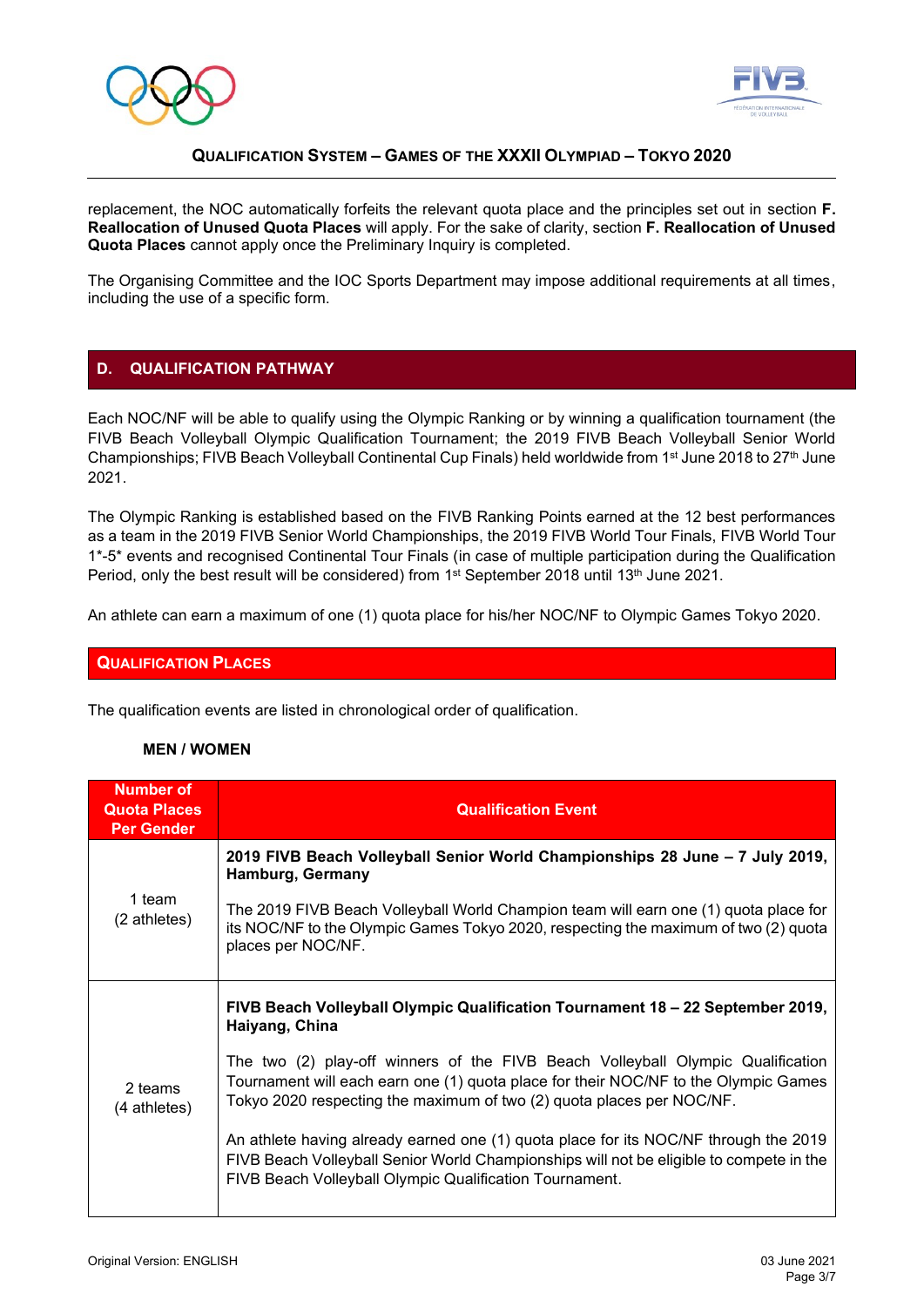



|                           | Olympic Ranking List of 14th June 2021                                                                                                                                                                                                                                                                                                                                                                                                                                                                                                                                                                                                                                                                                                                                                                                                   |  |  |
|---------------------------|------------------------------------------------------------------------------------------------------------------------------------------------------------------------------------------------------------------------------------------------------------------------------------------------------------------------------------------------------------------------------------------------------------------------------------------------------------------------------------------------------------------------------------------------------------------------------------------------------------------------------------------------------------------------------------------------------------------------------------------------------------------------------------------------------------------------------------------|--|--|
|                           | Men: https://www.fivb.com/en/beachvolleyball/rankingmen                                                                                                                                                                                                                                                                                                                                                                                                                                                                                                                                                                                                                                                                                                                                                                                  |  |  |
|                           | Women: https://www.fivb.com/en/beachvolleyball/rankingwomen                                                                                                                                                                                                                                                                                                                                                                                                                                                                                                                                                                                                                                                                                                                                                                              |  |  |
| 15 teams<br>(30 athletes) | The 15 highest ranked teams on the Olympic Ranking as of 14 <sup>th</sup> June 2021 will each earn<br>one (1) quota place for their NOC/NF to the Olympic Games Tokyo 2020, respecting the<br>maximum of two (2) quota places per NOC/NF.                                                                                                                                                                                                                                                                                                                                                                                                                                                                                                                                                                                                |  |  |
|                           | In the event of a tie in the established Olympic Ranking between two or more teams the<br>following criteria will apply in the following order, to determine the team(s) earning a<br>quota place for their NOC/NF:                                                                                                                                                                                                                                                                                                                                                                                                                                                                                                                                                                                                                      |  |  |
|                           | 1. The total FIVB Ranking Points accumulated as a team in the 2019 FIVB Senior<br>World Championships, the 2019 FIVB World Tour Finals, FIVB World Tour 1*-5*<br>events and recognised Continental Tour Finals (in case of multiple participation<br>during the Qualification Period, only the best result will be considered) from 1st<br>September 2018 to 13th June 2021;<br>2. The total number of events (the 2019 FIVB Senior World Championships, the                                                                                                                                                                                                                                                                                                                                                                             |  |  |
|                           | 2019 FIVB World Tour Finals, FIVB World Tour 1*-5* events and recognised<br>Continental Tour Finals [in case of multiple participation during the Qualification<br>Period, only the best result will be considered]) the team has participated in from<br>1 <sup>st</sup> September 2018 to 13 <sup>th</sup> June 2021;                                                                                                                                                                                                                                                                                                                                                                                                                                                                                                                  |  |  |
|                           | The highest FIVB Ranking Points obtained as a team in one single event (either<br>3.<br>the 2019 FIVB Senior World Championships, the 2019 FIVB World Tour Finals,<br>FIVB World Tour 1*-5* events and recognised Continental Tour Finals [in case<br>of multiple participation during the Qualification Period, only the best result will<br>be considered]) from 1 <sup>st</sup> September 2018 to 13 <sup>th</sup> June 2021; if still tied, the 2 <sup>nd</sup><br>highest FIVB Ranking Points obtained as a team in one single event from 1st<br>September 2018 to 13 <sup>th</sup> June 2021; if still tied, then $3^{rd}$ highest or 4 <sup>th</sup> highest,<br>etc. until the tie is broken. In the event that the tie cannot be broken, the quota<br>place will be allocated by a draw of lots held between the two (2) teams. |  |  |
|                           | An athlete can earn a maximum of one (1) quota place for his/her NOC/NF to Olympic<br>Games Tokyo 2020. In the event that the same athlete(s) who already earned the quota<br>place for his/her NOC/NF through the FIVB Beach Volleyball Olympic Qualification<br>Tournament or through the 2019 FIVB Beach Volleyball Senior World Championships,<br>the next highest ranked eligible team on the Olympic Ranking List of 14 <sup>th</sup> June 2021 will<br>earn one (1) quota place for its NOC/NF to the Olympic Games Tokyo 2020, respecting<br>the maximum of two (2) quota places per NOC/NF.                                                                                                                                                                                                                                     |  |  |
|                           | Beach Volleyball Continental Cup (2018 - 2021)                                                                                                                                                                                                                                                                                                                                                                                                                                                                                                                                                                                                                                                                                                                                                                                           |  |  |
|                           | A Beach Volleyball Continental Cup will take place between 1st June 2018 and 27th June<br>2021, within each Confederation.                                                                                                                                                                                                                                                                                                                                                                                                                                                                                                                                                                                                                                                                                                               |  |  |
| 5 teams<br>(10 athletes)  | The competition format will be as follows: $1st$ phase, $2nd$ phase and Final phase (i.e.<br>Continental Cup Final to be held from 21 <sup>st</sup> to 27 <sup>th</sup> June 2021). The winning NFs moves<br>on to the next phase.                                                                                                                                                                                                                                                                                                                                                                                                                                                                                                                                                                                                       |  |  |
|                           | Each NOC/NF is represented by two (2) teams per gender at the Beach Volleyball<br>Continental Cup.                                                                                                                                                                                                                                                                                                                                                                                                                                                                                                                                                                                                                                                                                                                                       |  |  |
|                           | The highest placed NOC/NF of each Beach Volleyball Continental Cup will earn one (1)<br>quota place, respecting the maximum of two (2) quota places per NOC/NF.                                                                                                                                                                                                                                                                                                                                                                                                                                                                                                                                                                                                                                                                          |  |  |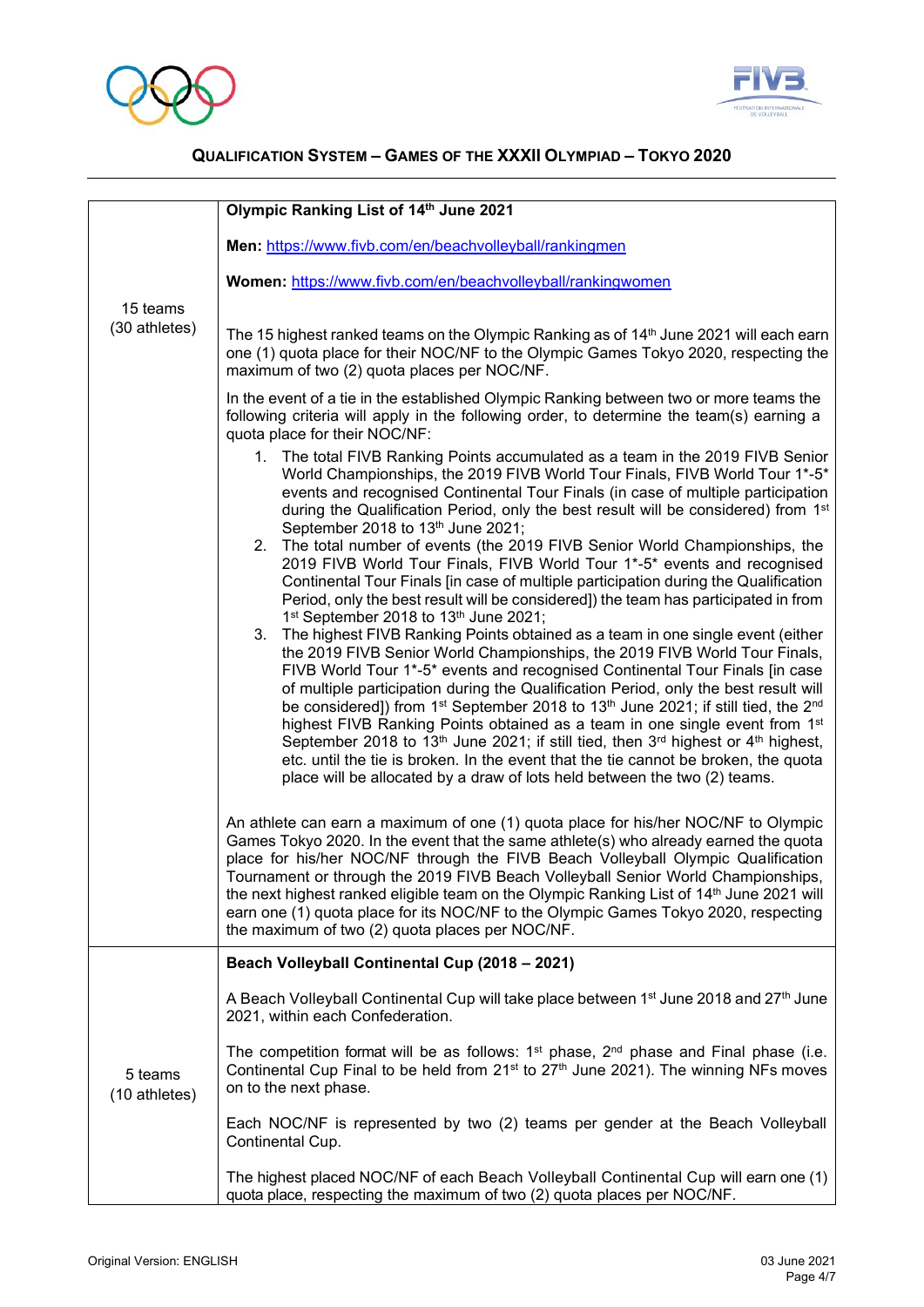



| NOCs/NFs which have already obtained two (2) quota places as per the FIVB Beach<br>Volleyball Olympic Qualification Tournament, the 2019 FIVB Beach Volleyball Senior<br>World Championships or the Olympic Ranking List of 14th June 2021 will not compete<br>in the Final phase (i.e. Continental Cup Final). They will be replaced by the next eligible<br>NOC/NF in the 2 <sup>nd</sup> phase. |
|----------------------------------------------------------------------------------------------------------------------------------------------------------------------------------------------------------------------------------------------------------------------------------------------------------------------------------------------------------------------------------------------------|
| An athlete having already earned one (1) quota place for its NOC/NF through the FIVB<br>Beach Volleyball Olympic Qualification Tournament, the 2019 FIVB Beach Volleyball<br>Senior World Championships or the Olympic Ranking List established on 14 <sup>th</sup> June 2021<br>will not be eligible to compete in the Final phase (i.e. Continental Cup Final).                                  |

#### National Olympic Trials:

NOCs/NFs having obtained quota places for the Olympic Games Tokyo 2020 may organize National Olympic Trials to determine their representing team(s). Athletes selected through the National Olympic Trials must comply with the eligibility requirements as specified in section **C. Athlete Eligibility**.

NOC/NF organising National Olympic Trials shall inform the date/location/format of such trials no later than 5 working days prior to the start of such tournament to the FIVB.

## **HOST COUNTRY PLACES**

The Host Country is guaranteed:

- One team (1) quota place per gender (i.e. two (2) athletes per gender);
- The right to participate in all qualification events to earn a second quota place per gender.

Athletes selected to represent the Host Country must meet the criteria set forth in section **C. Athlete Eligibility**.

#### **E. CONFIRMATION PROCESS FOR QUOTA PLACES**

#### **CONFIRMATION OF QUALIFICATION PLACES**

Following each qualification event, FIVB will publish the results on its website <https://www.fivb.com/> and inform the respective NOC of their allocated quota places. The NFs shall be copied in all communications to their respective NOC.

The NOCs will then have two (2) weeks and exceptionally four (4) days after the last qualifying event (21<sup>st</sup> to 27 th June 2021 to confirm if they wish to use these quota places, as detailed in section **G. Qualification Timeline**.

#### **CONFIRMATION OF HOST COUNTRY PLACES**

The Host NOC has to confirm the use of the allocated Host Country Places (in compliance with eligibility requirements) to FIVB by 14<sup>th</sup> June 2021.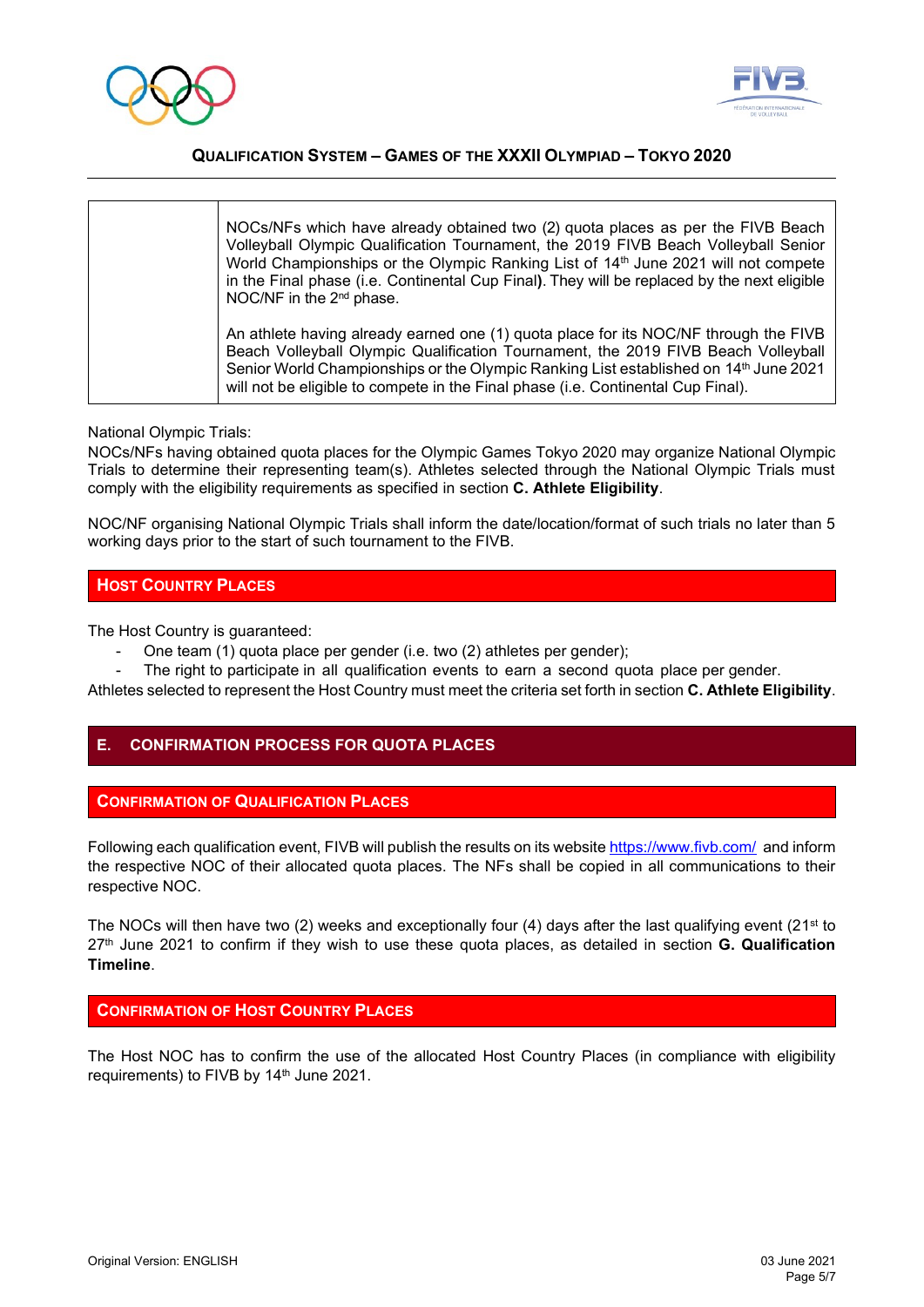



## **F. REALLOCATION OF UNUSED QUOTA PLACES**

#### **REALLOCATION OF UNUSED QUALIFICATION PLACES**

If an allocated quota place is not confirmed by the NOC by the confirmation of quota place deadline or is declined by the NOC, the quota place will be reallocated as follows:

- If the quota place(s) is obtained through FIVB Beach Volleyball Olympic Qualification Tournament, the quota place will be reallocated to the NOC of the next highest ranked eligible team on the Olympic Ranking List of 14<sup>th</sup> June 2021, whose NOC has not yet obtained the maximum of two (2) quota places per NOC/NF.
- If the quota place(s) is obtained through the 2019 FIVB Beach Volleyball Senior World Championships, the quota place will be reallocated to the NOC of the next highest ranked eligible team on the Olympic Ranking List of 14<sup>th</sup> June 2021, whose NOC has not yet obtained the maximum of two (2) quota places per NOC/NF.
- If the quota place(s) is obtained through the Olympic Ranking List of 14<sup>th</sup> June 2021, the quota place will be reallocated to the NOC of the next highest ranked eligible team on the Olympic Ranking List of 14<sup>th</sup> June 2021, whose NOC has not yet obtained the maximum of two (2) quota places per NOC/NF.
- If the quota place(s) is obtained through the Beach Volleyball Continental Cup Finals, the quota place will be reallocated to the next highest placed NOC/NF of the respective Beach Volleyball Continental Cup Final, whose NOC has not yet obtained the maximum of two (2) quota places per NOC/NF.

## **REALLOCATION OF UNUSED HOST COUNTRY PLACES**

Should the Host Country decide not to participate, the unused Host Country Place will be reallocated to the NOC of the next highest ranked eligible team of the same gender on the Olympic Ranking List of 14<sup>th</sup> June 2021, whose NOC has not yet obtained the maximum of two (2) quota places per NOC/NF.

Should the Host Country acquire a second quota place through the FIVB Beach Volleyball Qualification Tournament, the 2019 FIVB Beach Volleyball Senior World Championship and/or the Olympic Ranking List of 14<sup>th</sup> June 2021, the unused quota place will be reallocated to the NOC of the next highest ranked eligible team of the same gender on the Olympic Ranking List of 14 th June 2021, whose NOC has not yet obtained the maximum of two (2) quota places per NOC/NF.

In the event that the second quota place obtained by the Host Country through qualification events has been obtained at the occasion of the Beach Volleyball Continental Cup Finals, the unused quota place will be reallocated to the next highest placed NOC/NF of the Beach Volleyball Continental Cup Final in which the Host Country participated in, whose NOC has not yet obtained the maximum of two (2) quota places per NOC/NF.